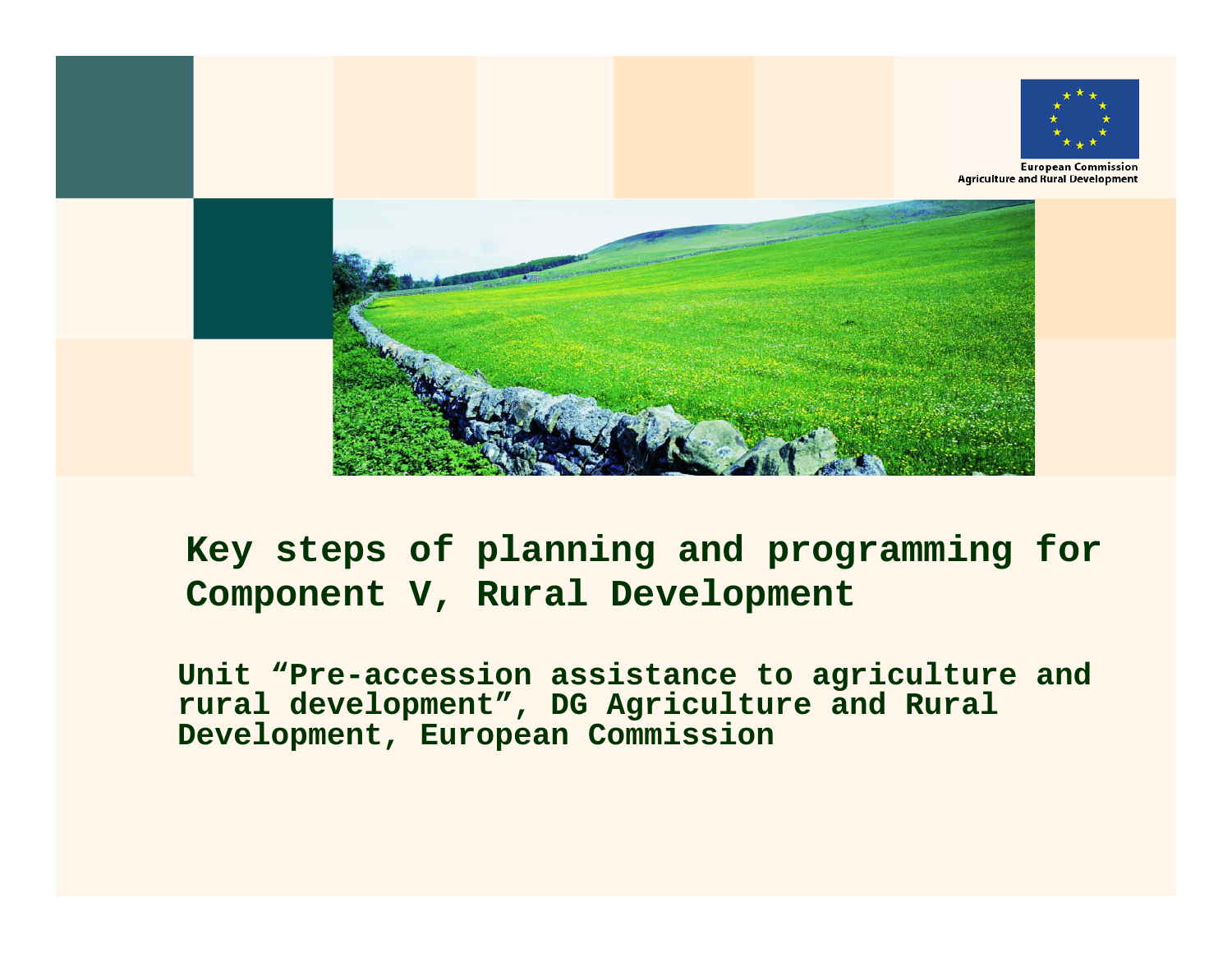

- **IPA – Policy framework and Programming**
- **Institutional set-up for the IPARD**
- **Timeframe and What next?**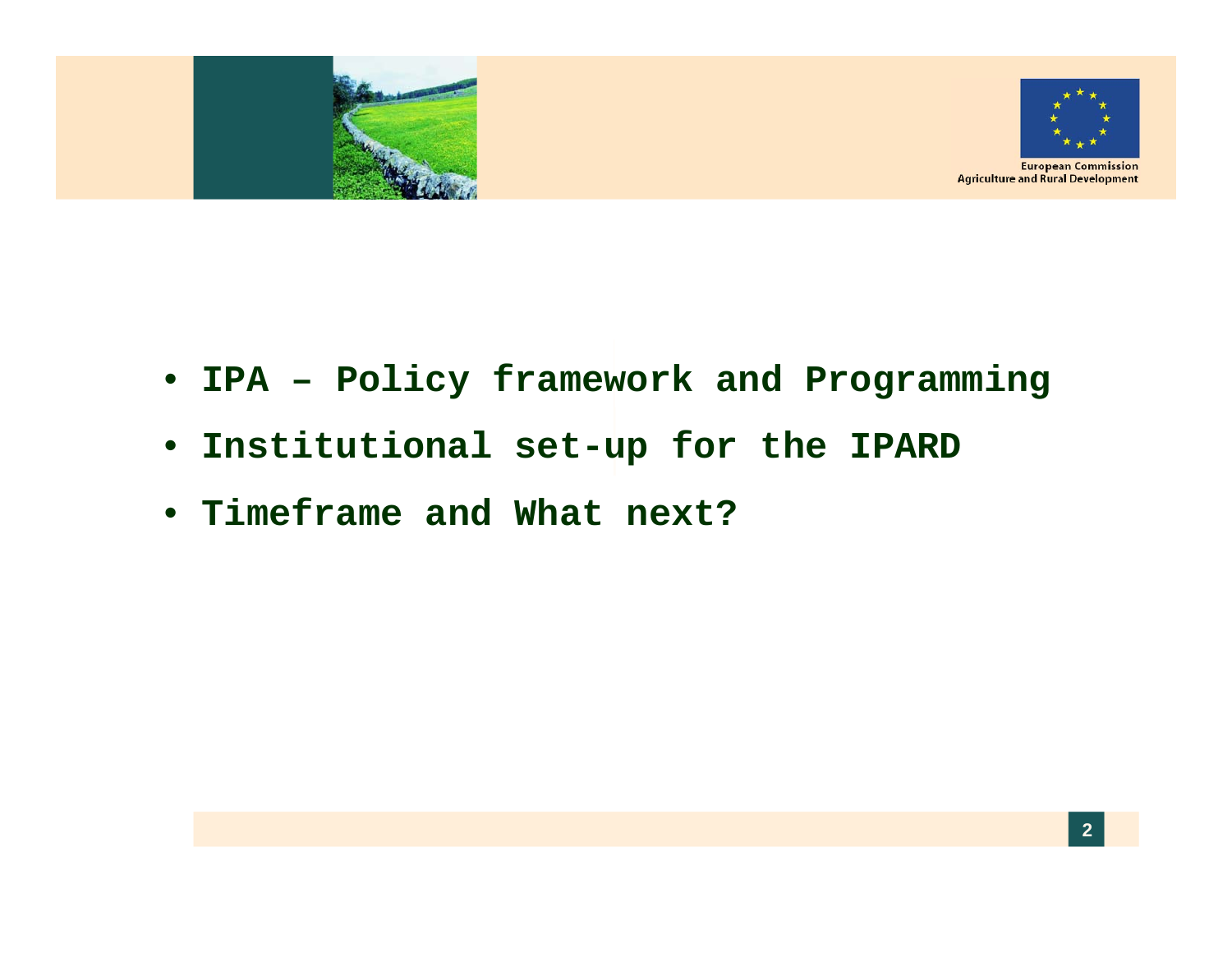



**Agriculture and Rural Development** 

- IPA Integrated Pre-Accession Instrument **to assist candidate and potential candidate countries**
- **Replaces 5 different programmes and instruments: PHARE, ISPA, SAPARD, CARDS and Turkey pre -accession instruments accession**
- **Financial envelope allocated for the period 2007 – 2013 – EUR 10.2 billion**
- **Has five components**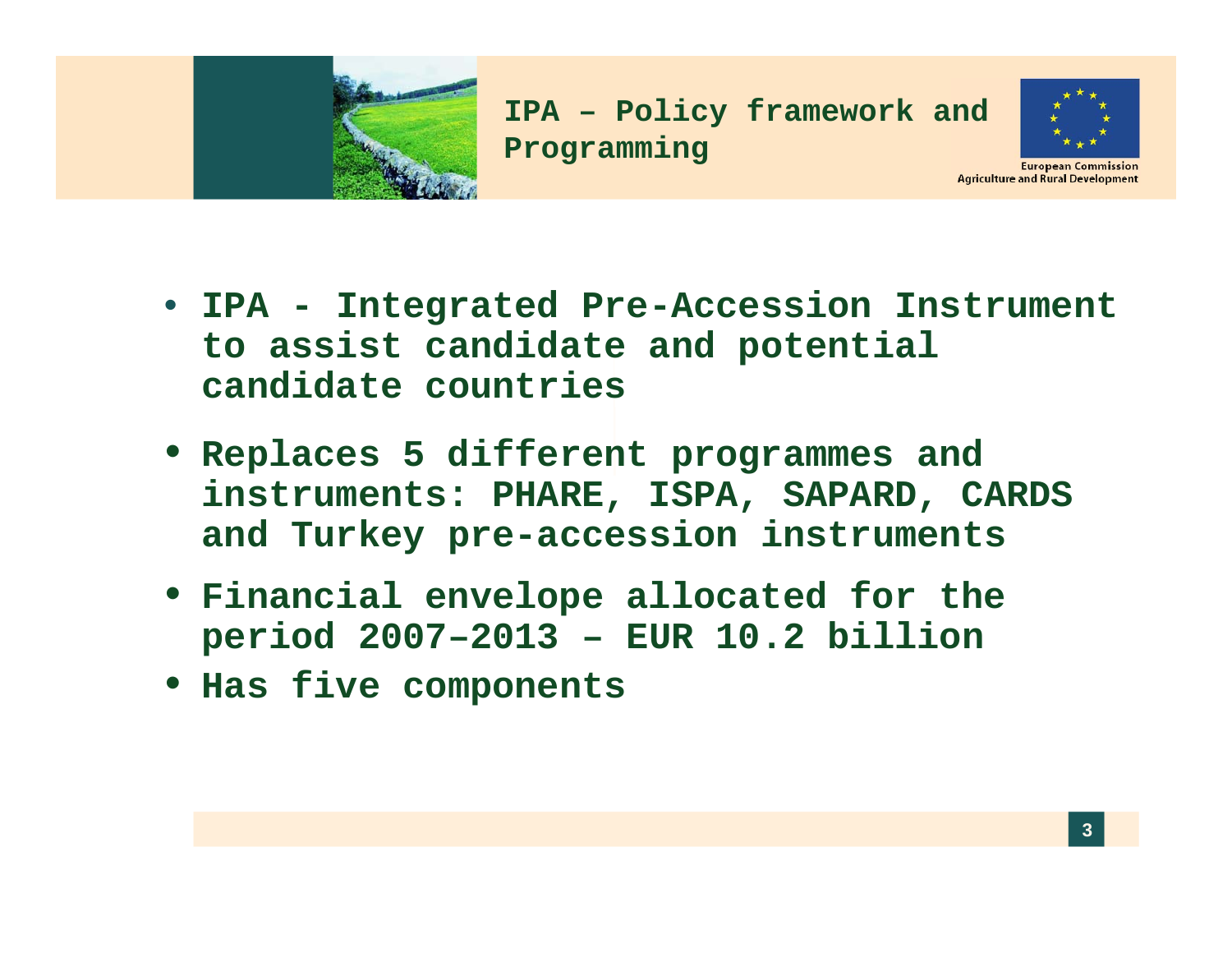#### **Main steps towards the IPARD**

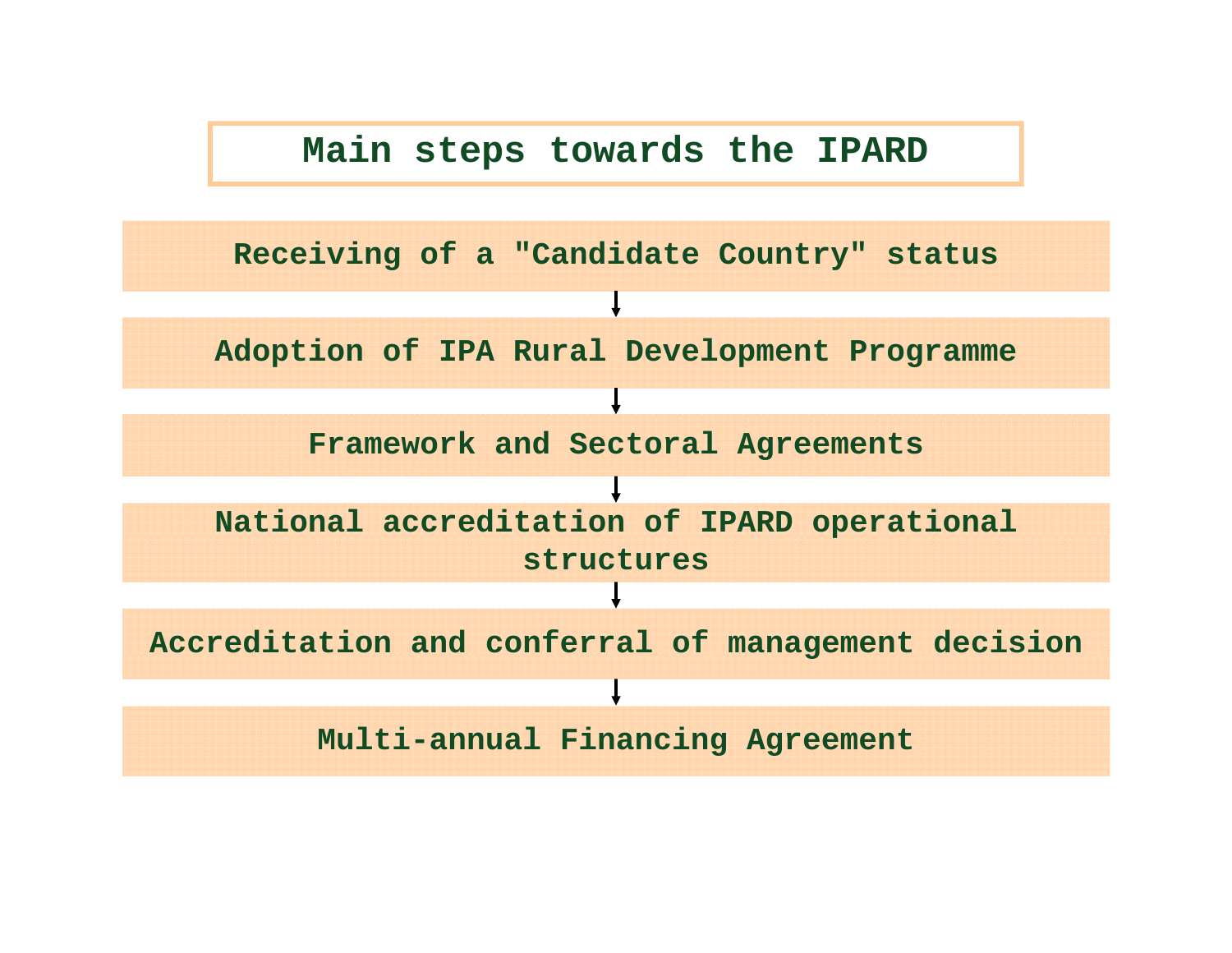



**European Commission Agriculture and Rural Development** 

# **Rural development component (IPARD)**

#### **Main objectives:**

- **To prepare countries for the implementation and management of the Common Agricultural Policy**
- **Contribute to the sustainable adaptation of the agri lt l t d l icultura l sec tor an d rura l areas**

**Multi-annual rural development programme**

**Three "axes" containing 9 "measures"**

**5**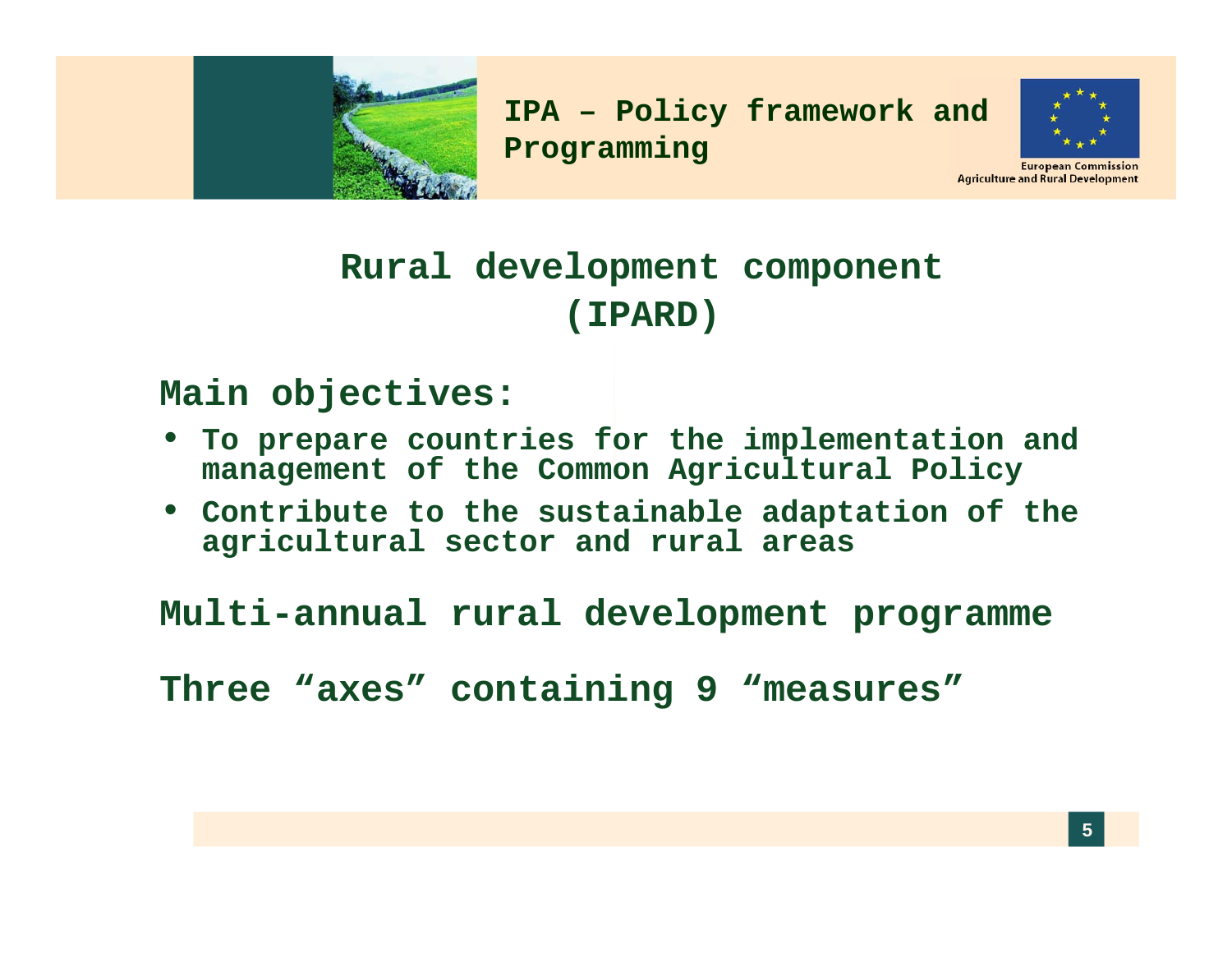



**European Commission Agriculture and Rural Development** 

## **Priority Axes Axes**

- **Axis 1 Improving Market Efficiency and Implementation of Community Standards**
- **Axis 2 Preparatory Actions for Implementation of the Agri -environmental Measures and Leader environmental**
- **Axis 3 Development of the Rural Economy**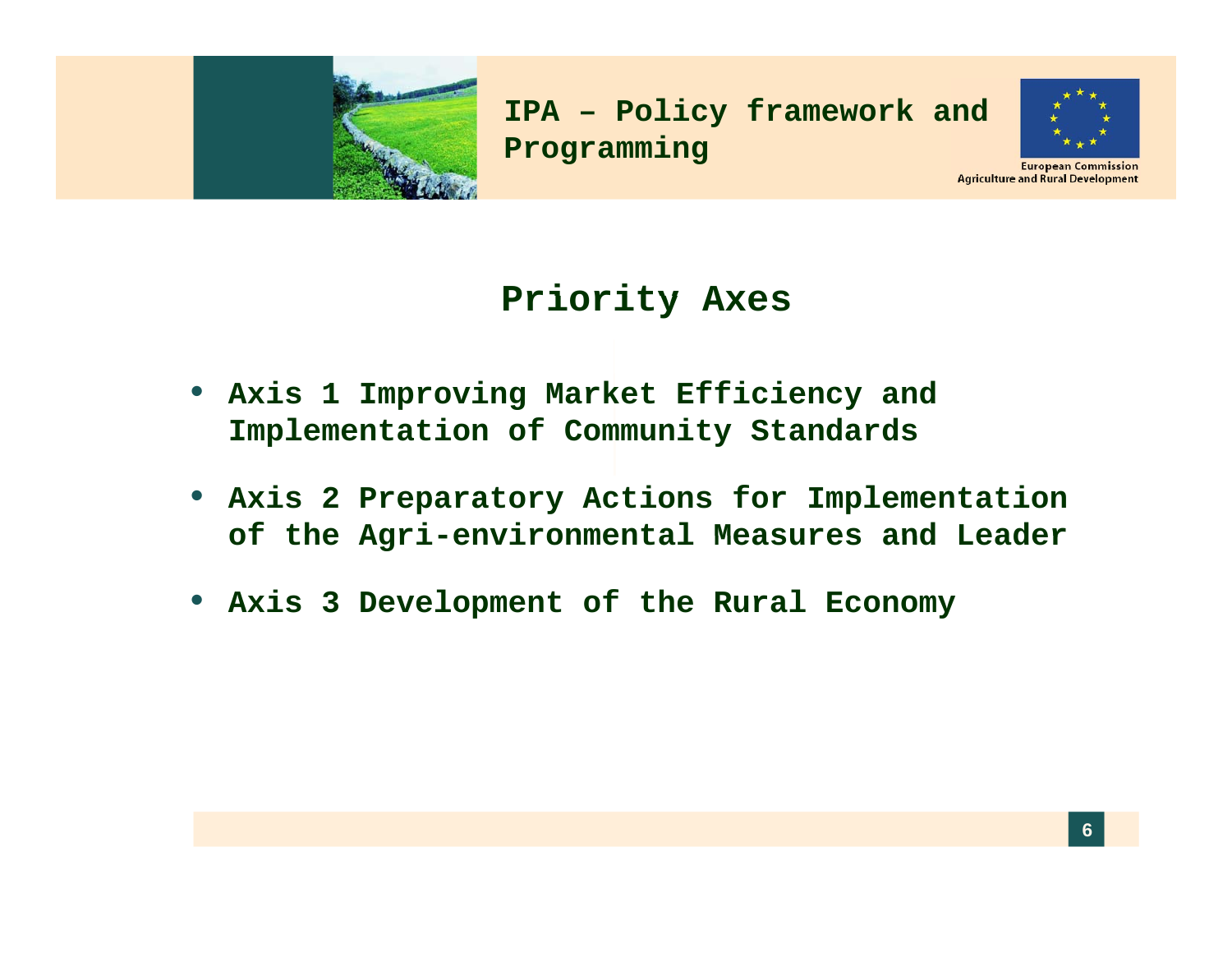



**Axis 1 – Improving market efficiency and implementation of Community standards**

- **Investments in agricultural holdings to restructure and to upgrade to Community standards**
- Support for the setting-up of producer groups
- **Investments in the processing and marketing of agriculture and fishery products to restructure those activities and to upgrade them to Community standards**

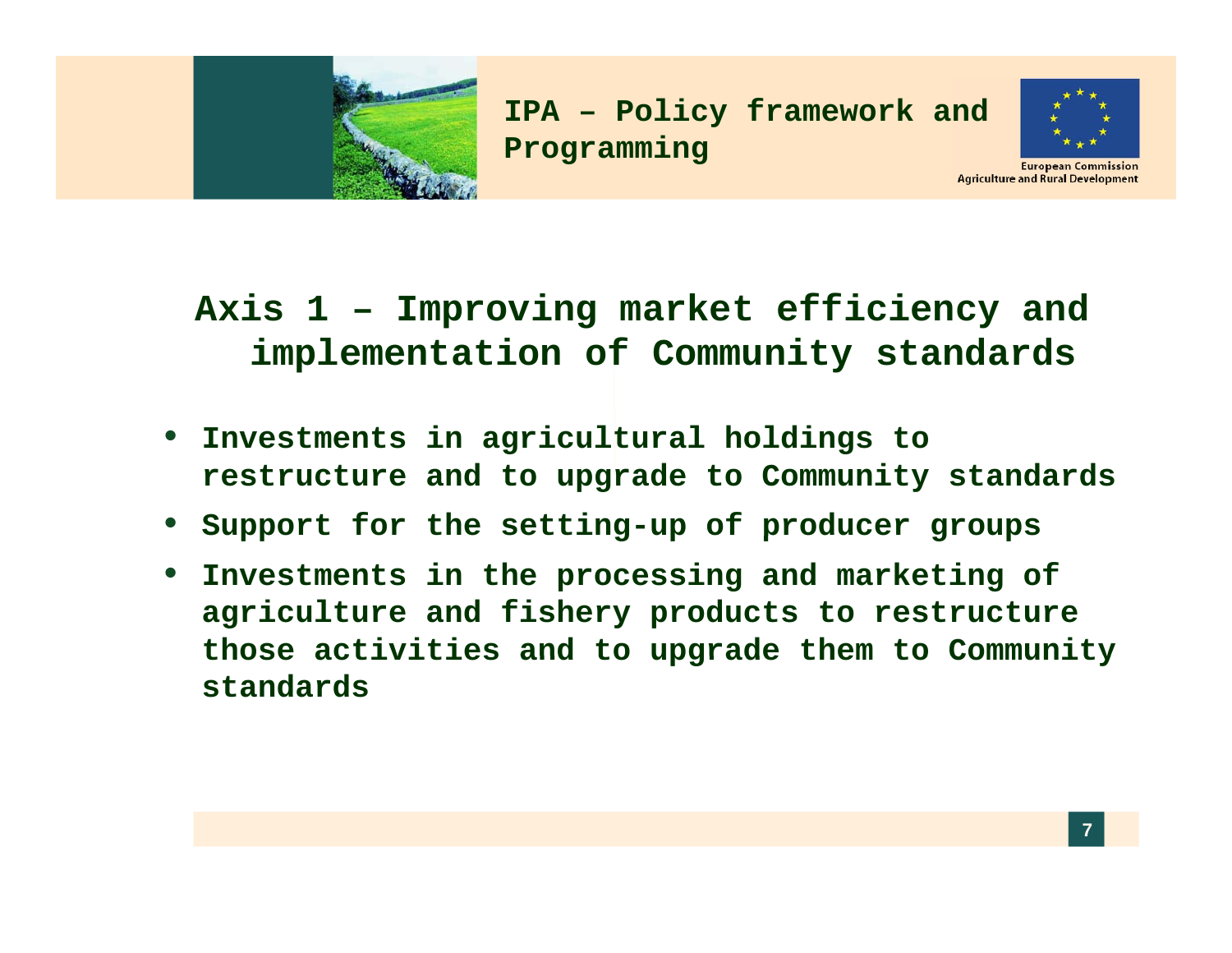



**European Commission Agriculture and Rural Development** 

# **Axis 2 – Preparatory actions for implementation of the agri-environmental measures and local rural develo pment strategies**

- **Actions to improve the environment and the environment countryside**
- **Preparation and implementation of local rural development strategies**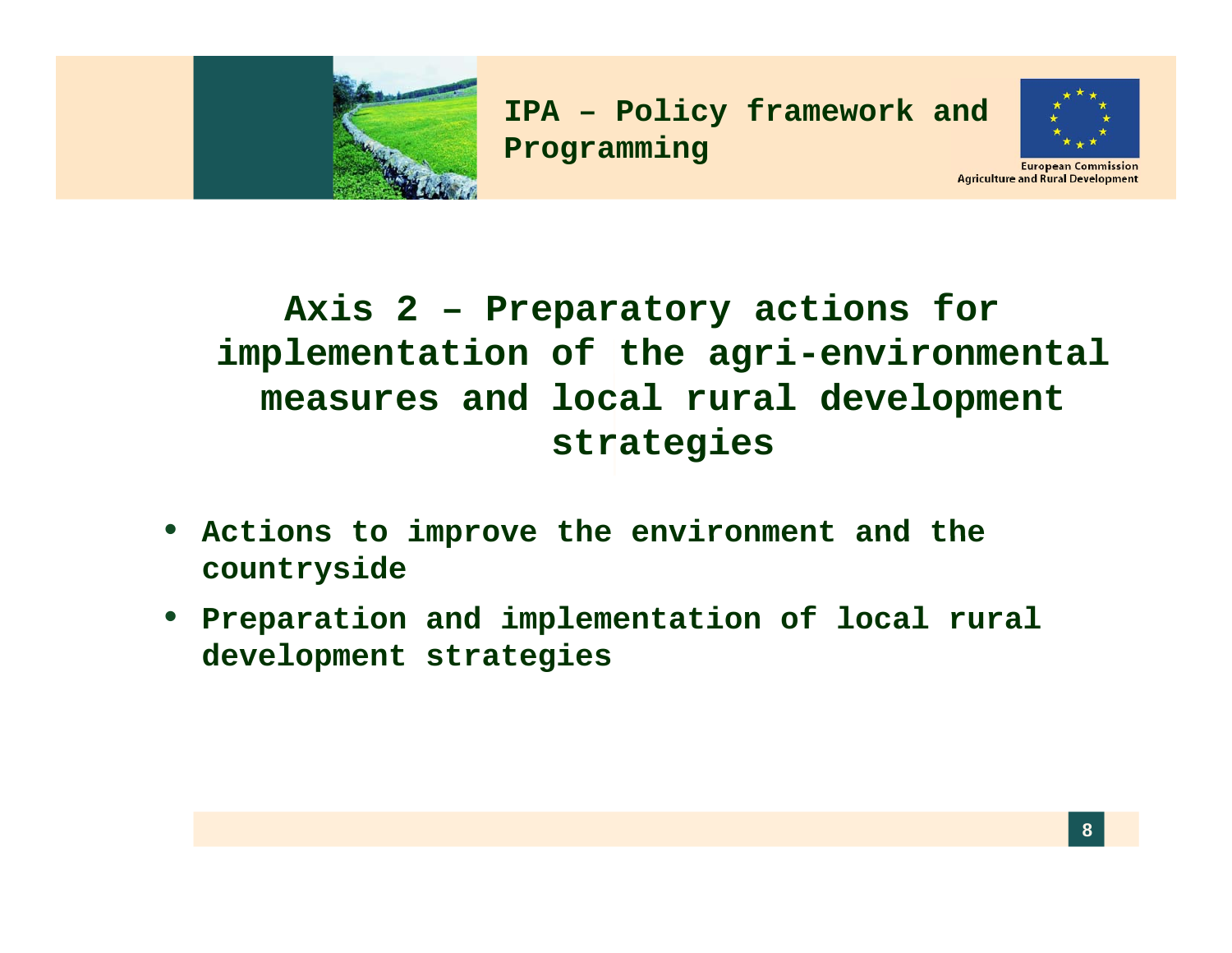



## **Axis 3 – Development of the rural economy**

- **Improvement and development of rural infrastructure**
- **Diversification and development of rural economic activities**
- **Impro ement of training vement**
- **Technical assistance – pp , re paration monitoring, evaluation, information and control activities for the implementation of the programme**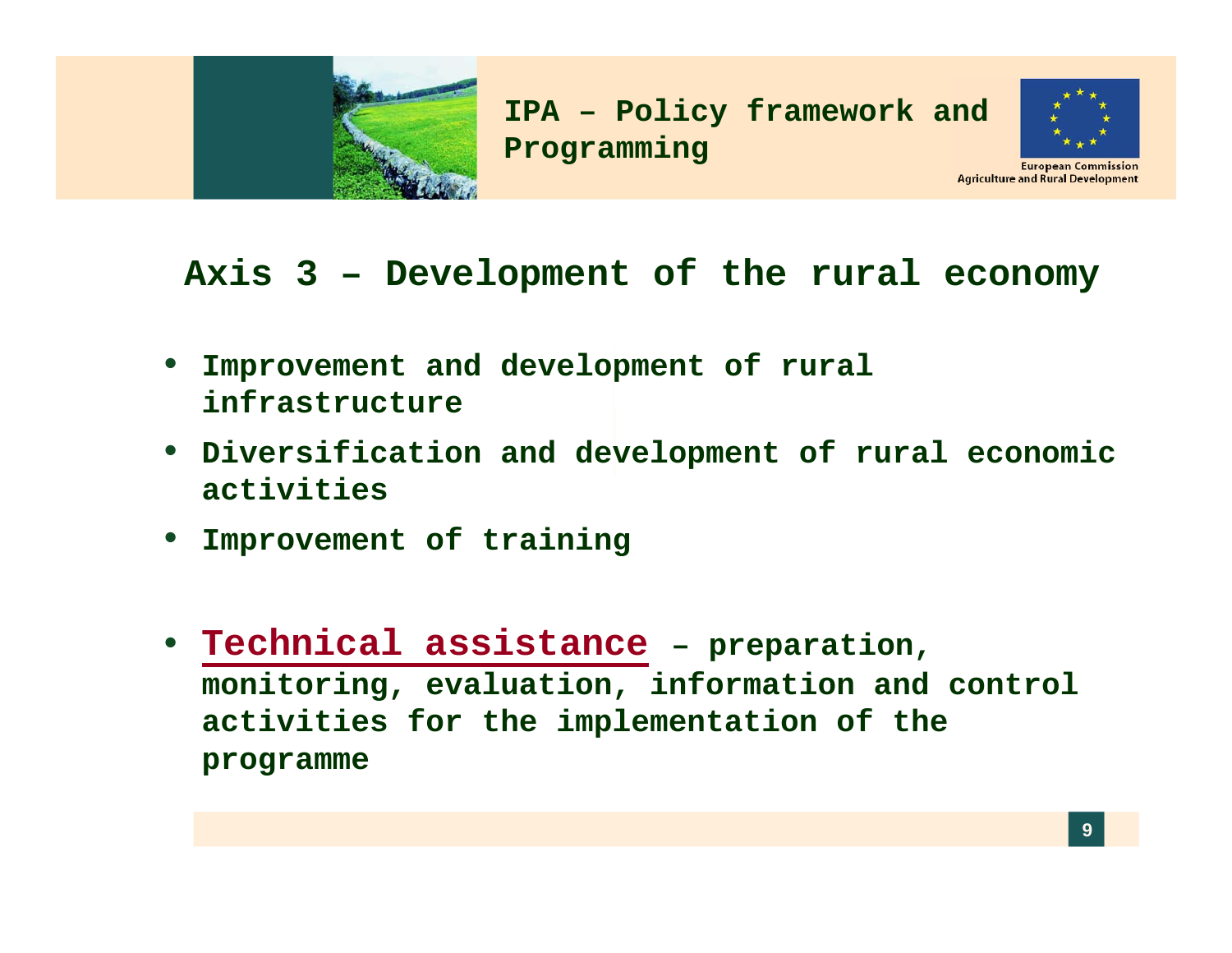



**European Commission Agriculture and Rural Development** 

#### **Pro g ( g /) ramme (Art. 184 of Re g. 718 /2007 )**

- **Drawn up at the national level**
- **Contains measures available under the rural development component, IPARD**
- **Prepared by the authorities designated by the beneficiary country**
- **Submitted to the Commission after consulting the appropriate parties**

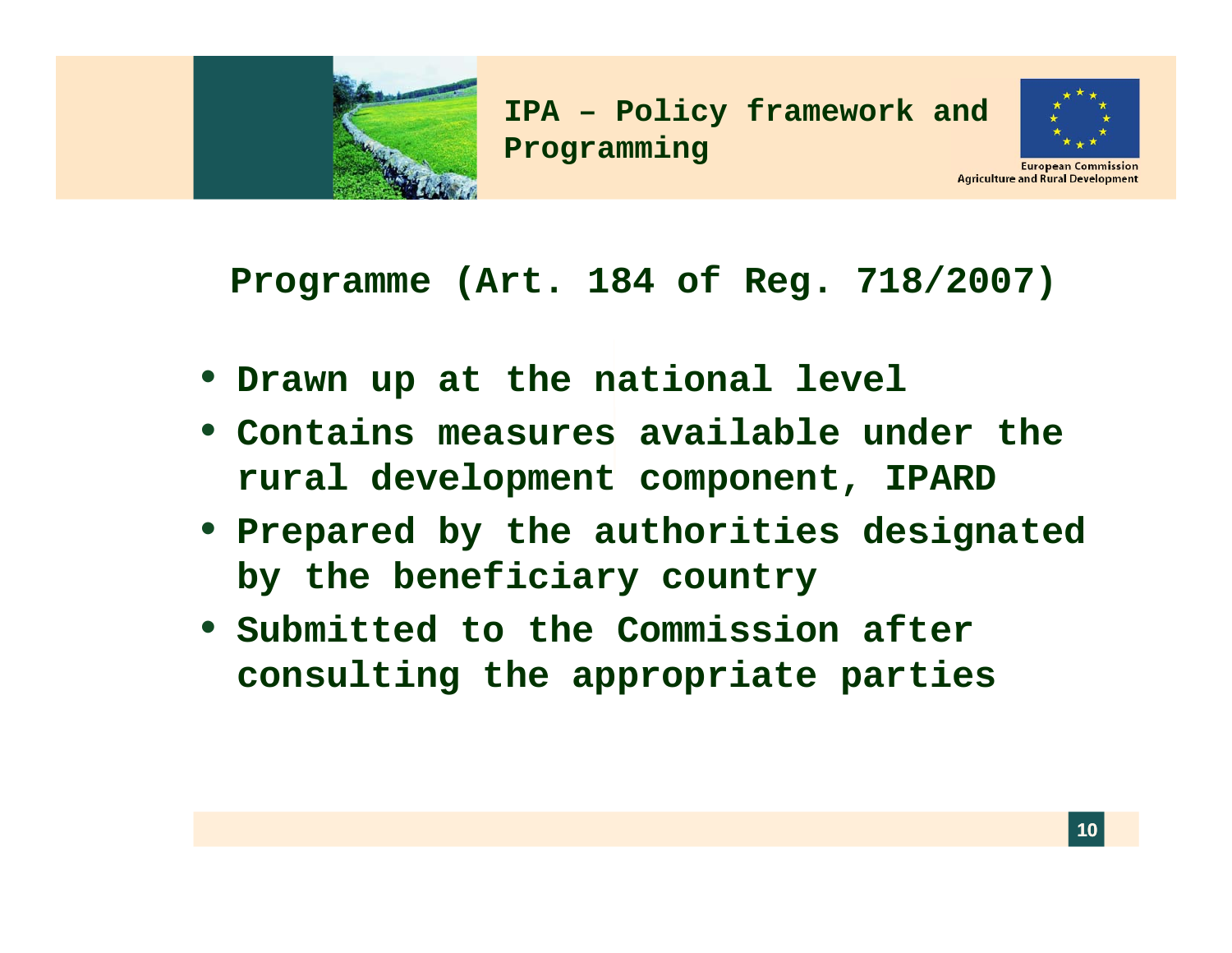



**European Commission Agriculture and Rural Development** 

## **Co-financing principle SAPARD <sup>=</sup> IPARD**



Public aid up to 50% of total eligible costs of the investment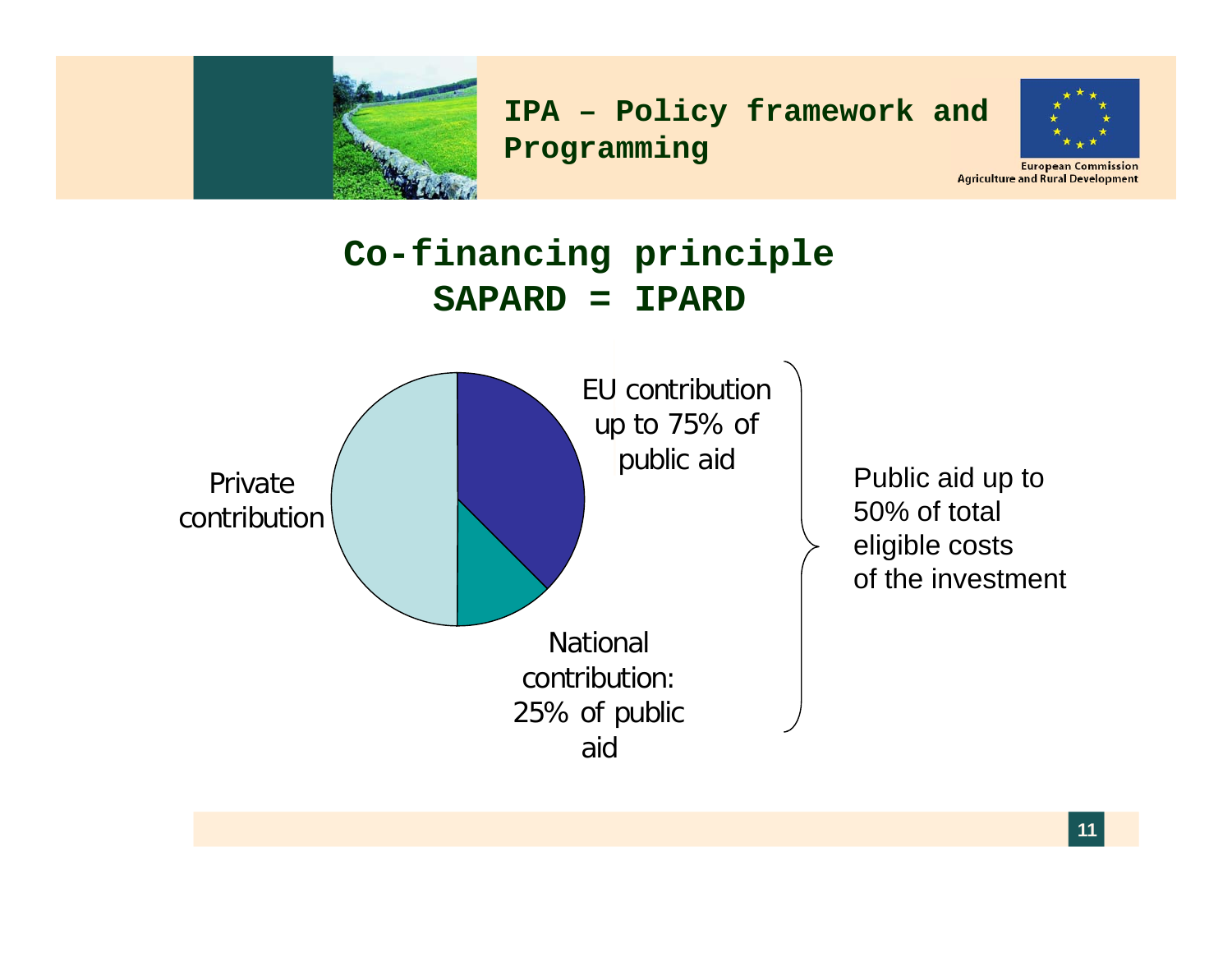

- **IPA – Policy framework and Programming**
- **Institutional set-up for the IPARD**
- **Timeframe and What next?**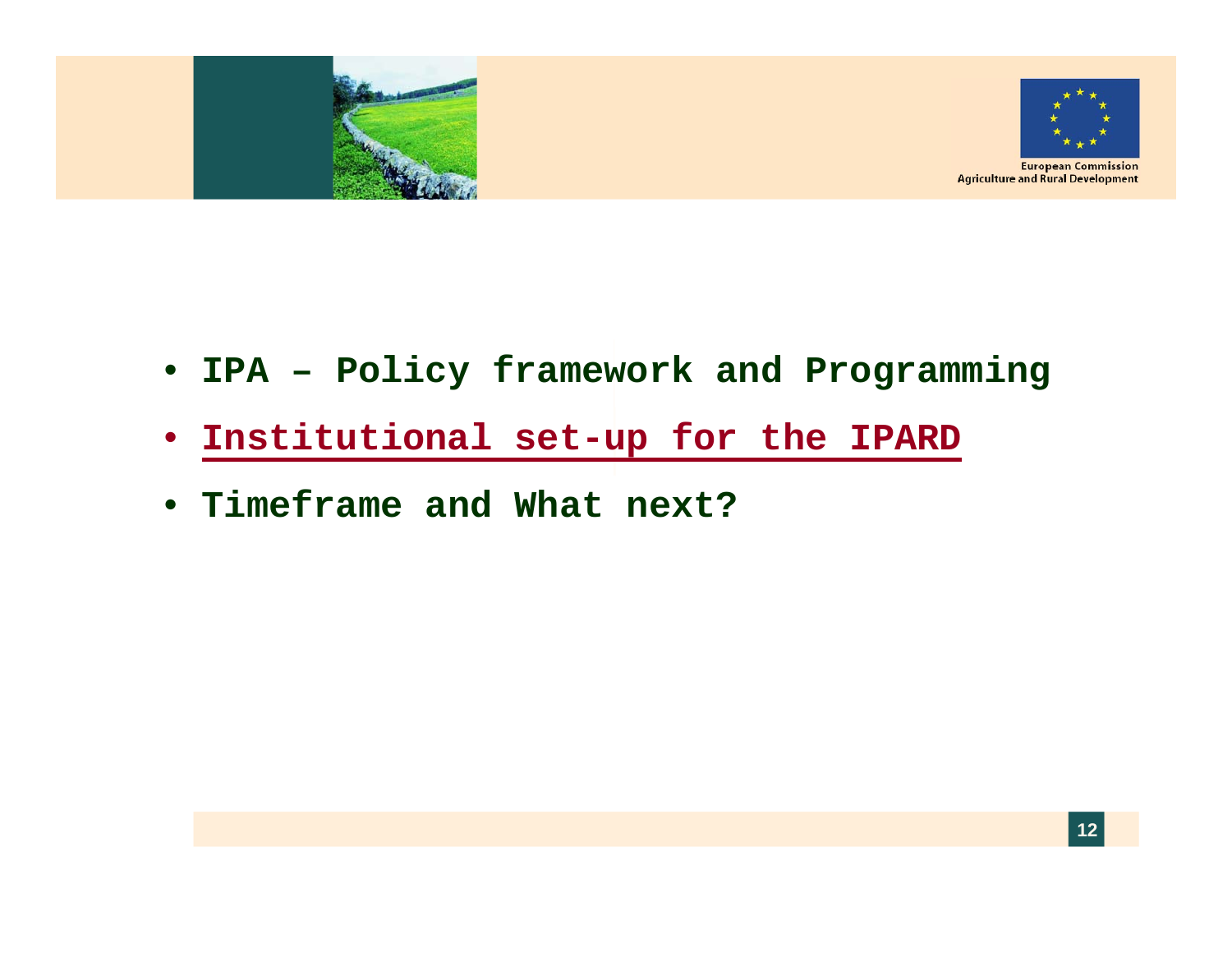



**European Commission Agriculture and Rural Development** 

## **Structures and authorities to be put in place**

**Common for all IPA components:**

- **National IPA Co-ordinator NIPAC**
- **National Authorising Officer NAO**
- **National Fund NF**

#### **IPARD-specific:**

- **Opg <sup>g</sup> erating Structure consisting from Manag g in Authority and IPARD Agency**
- **Audit Authority AA**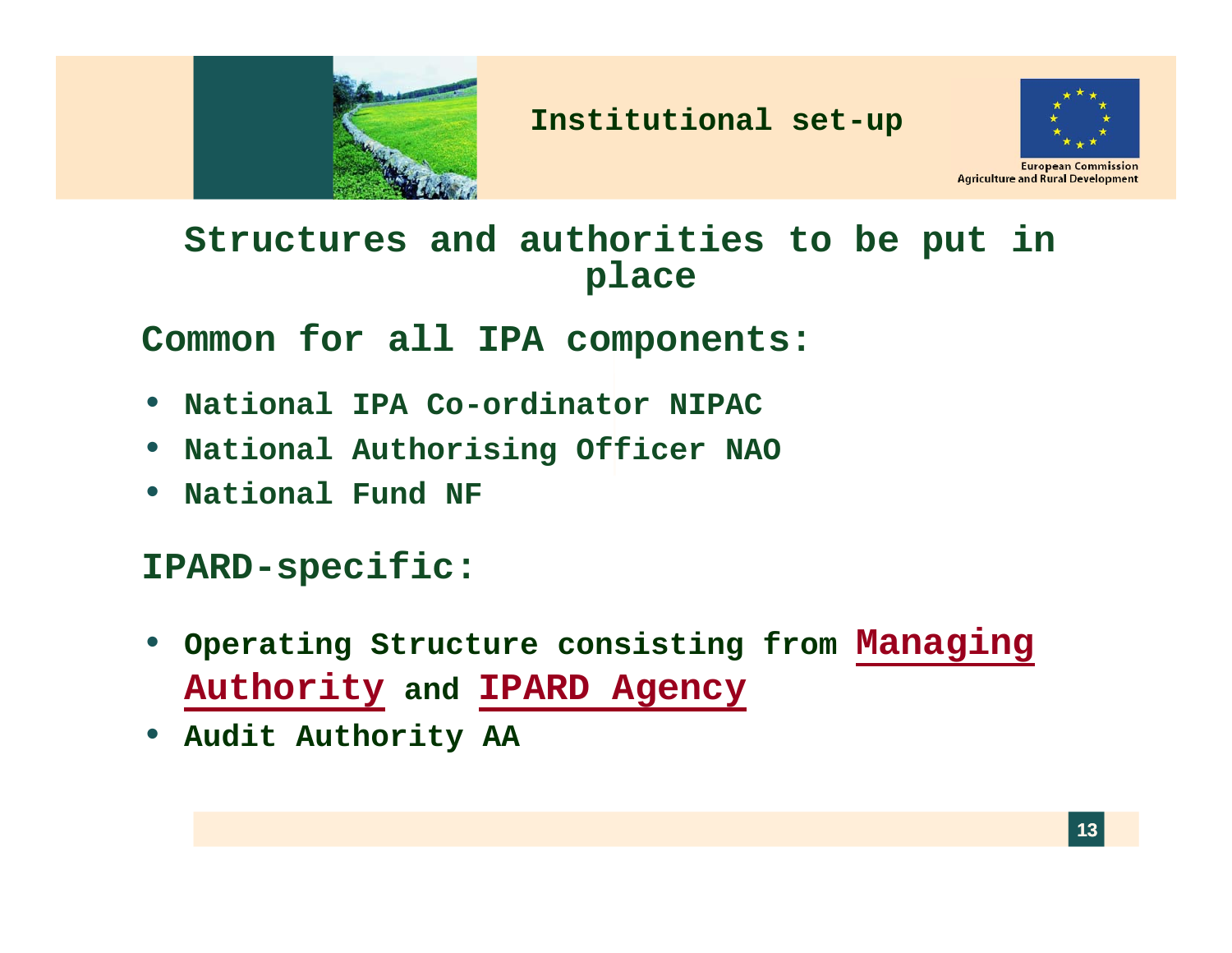## **IPARD structures**

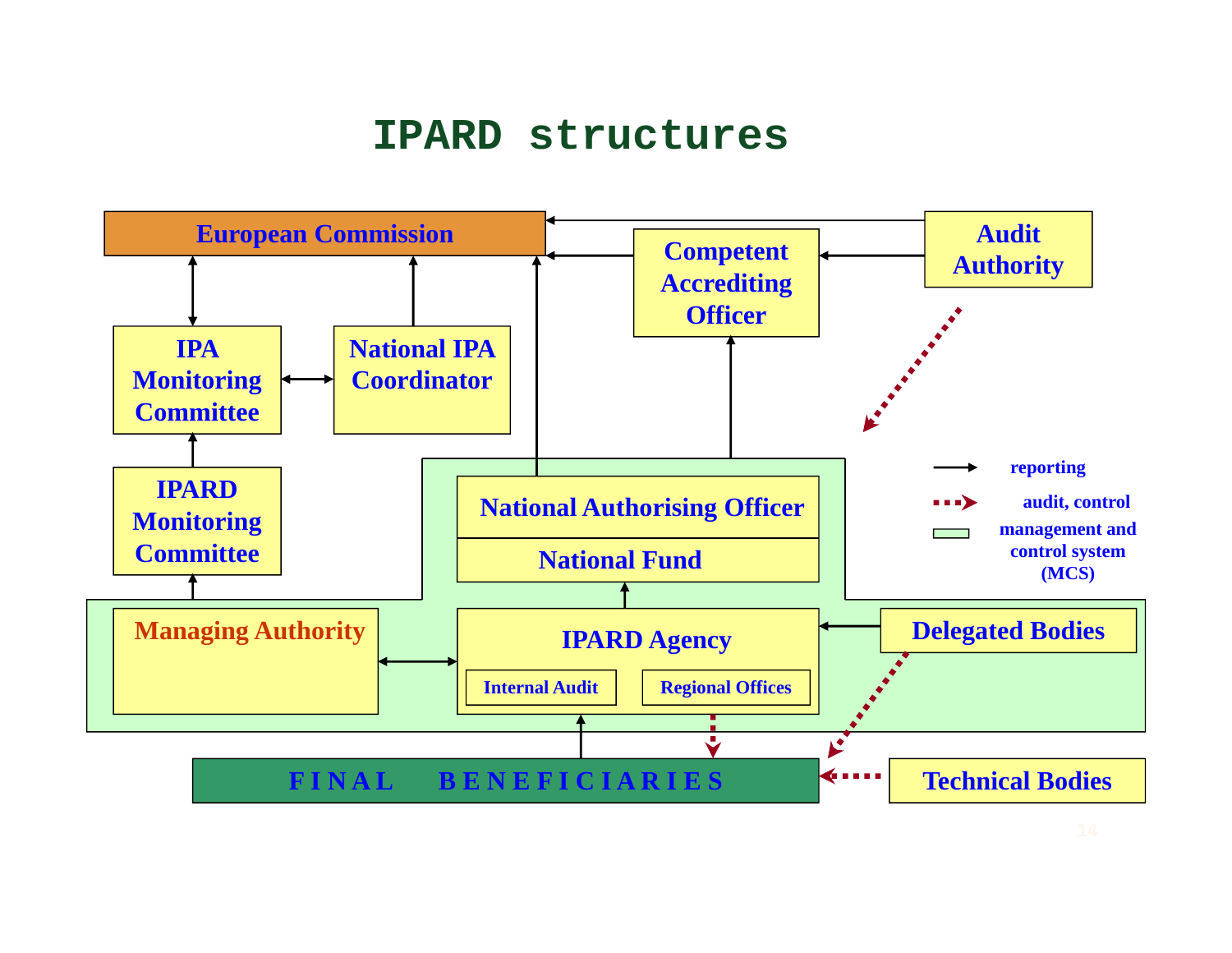## **Functions of IPARD structures**

| General<br>Functions     | Specific                                  | <b>NAO</b><br>$\prime$ | Operating<br>structure |              |
|--------------------------|-------------------------------------------|------------------------|------------------------|--------------|
|                          | Functions                                 | <b>NF</b>              | M.A.<br><b>IPARD</b>   |              |
|                          |                                           |                        | Agency                 |              |
| Managing<br>Function     | Programme monitoring                      |                        |                        | $\mathbf x$  |
|                          | Evaluation                                |                        |                        | $\mathbf x$  |
|                          | Reporting                                 |                        |                        | $\mathbf x$  |
|                          | Coordination                              |                        |                        | $\mathbf x$  |
| Implementing<br>Function | Selection                                 |                        | $\mathbf{x}$           |              |
|                          | Publicity                                 |                        | $\mathbf{x}$           | $\mathbf{x}$ |
|                          | <b>Assurance</b>                          | $\mathbf x$            |                        |              |
| Paying<br>Function       | Authorization & control<br>of commitments |                        | $\mathbf x$            |              |
|                          | Authorization & control<br>of payments    | (X)                    | $\mathbf{x}$           |              |
|                          | Execution of payments                     |                        | $\mathbf{x}$           |              |
|                          | Accounting for<br>commitment and payment  | $\mathbf x$            | $\mathbf x$            |              |
|                          | Treasury                                  | $\mathbf x$            |                        |              |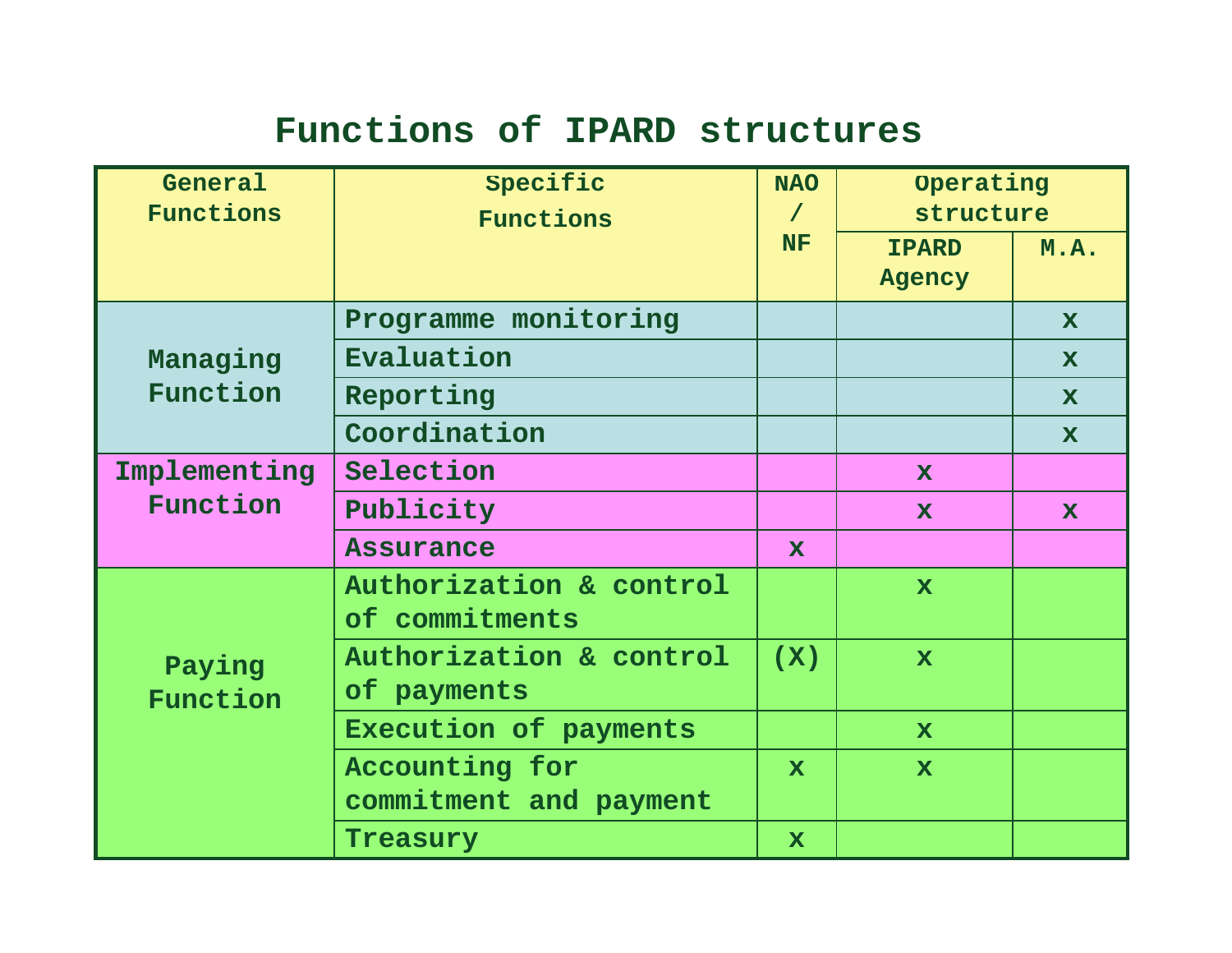#### **IPARD accreditation process**

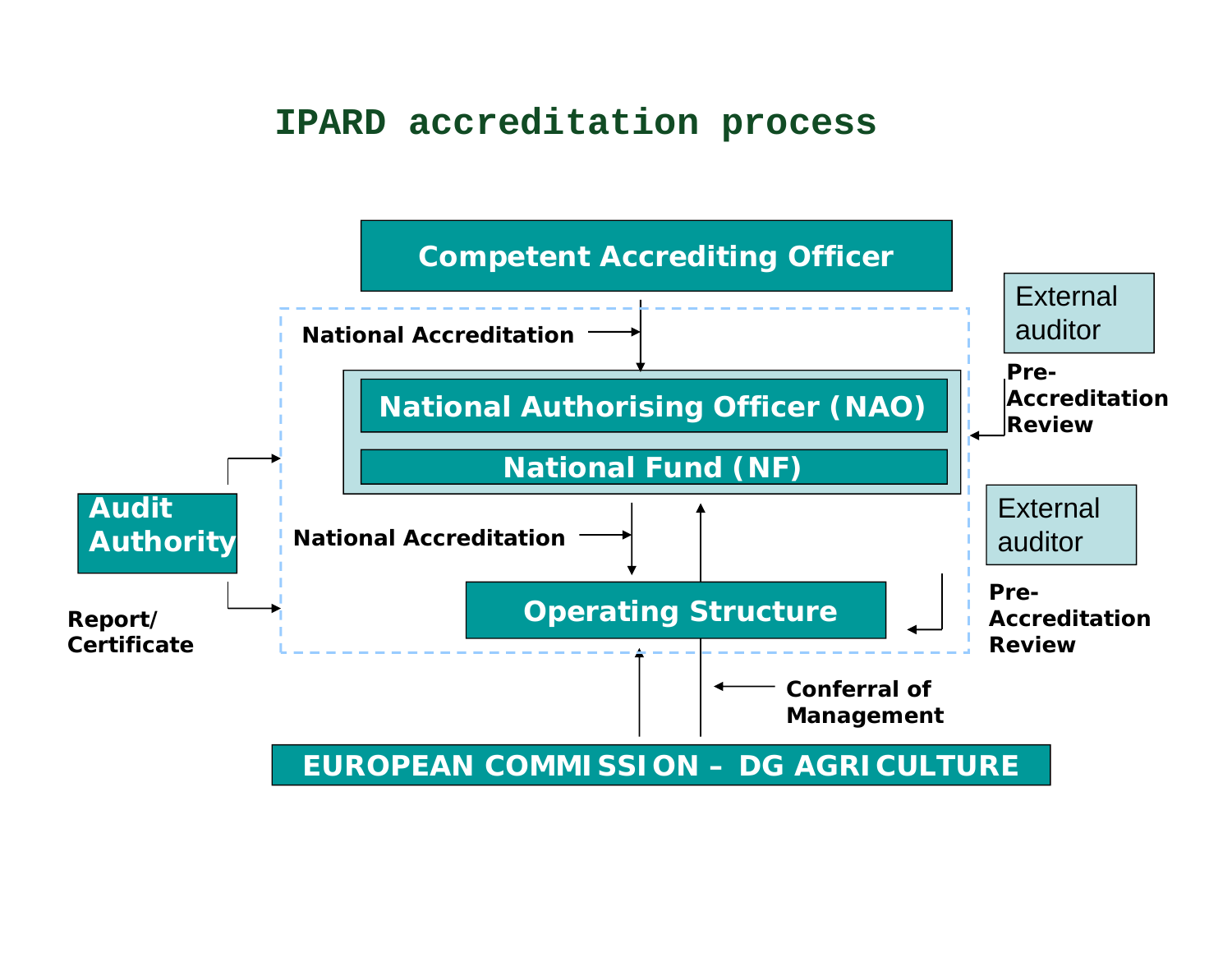

- **IPA – Policy framework and Programming**
- **Institutional set-up for the IPARD**
- **Timeframe and What next?**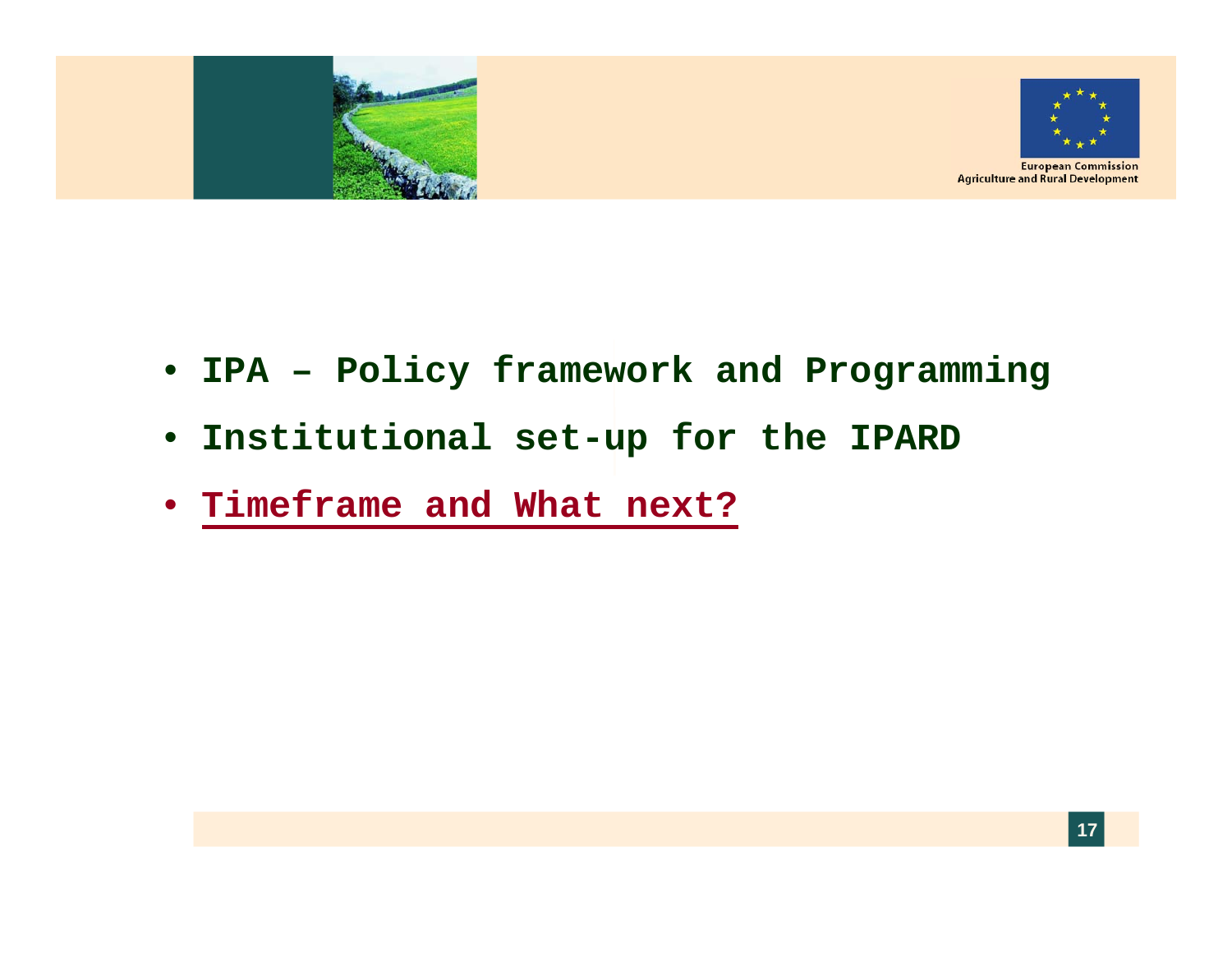



#### **Steps towards accession**

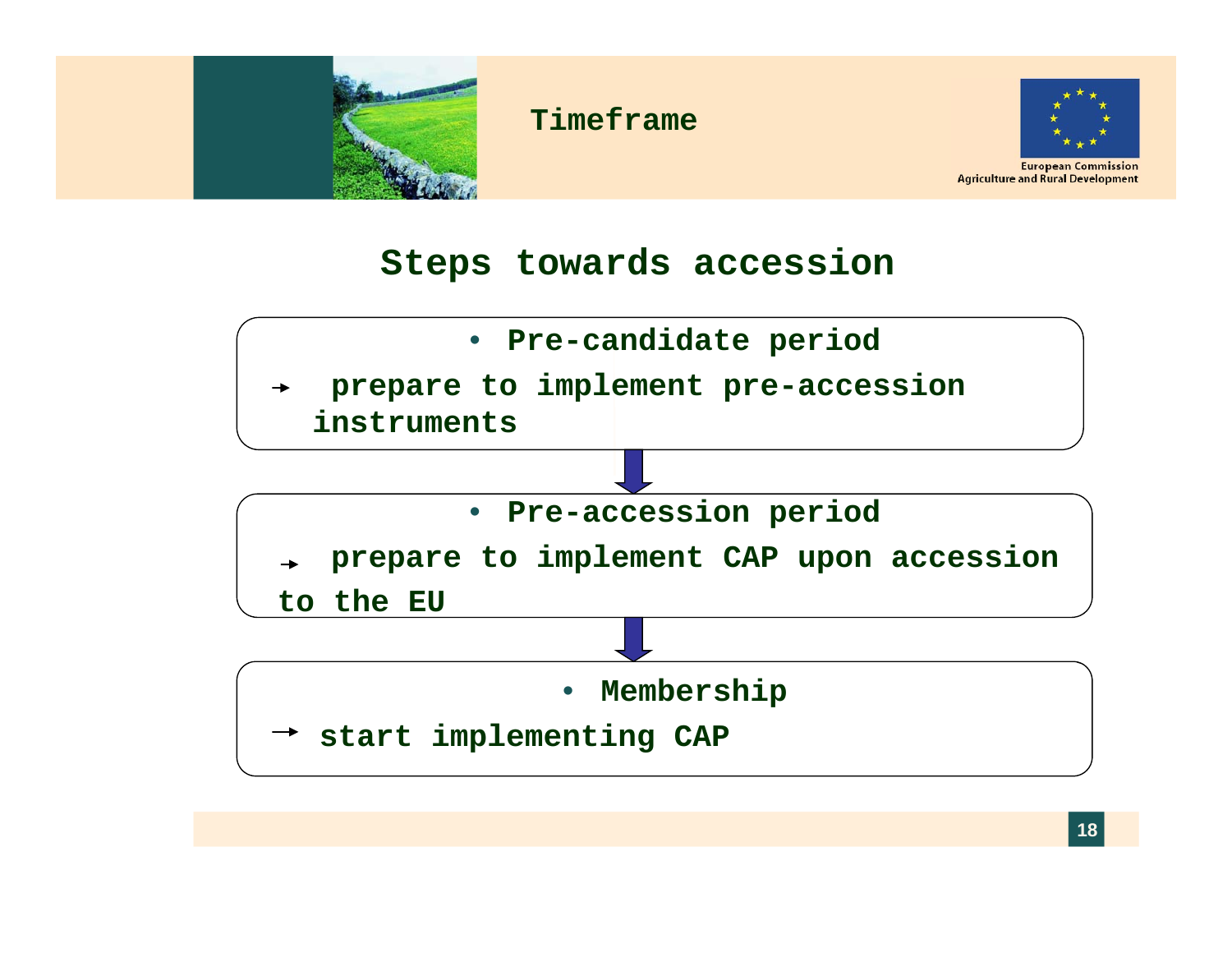## **Timeframe: preparation**

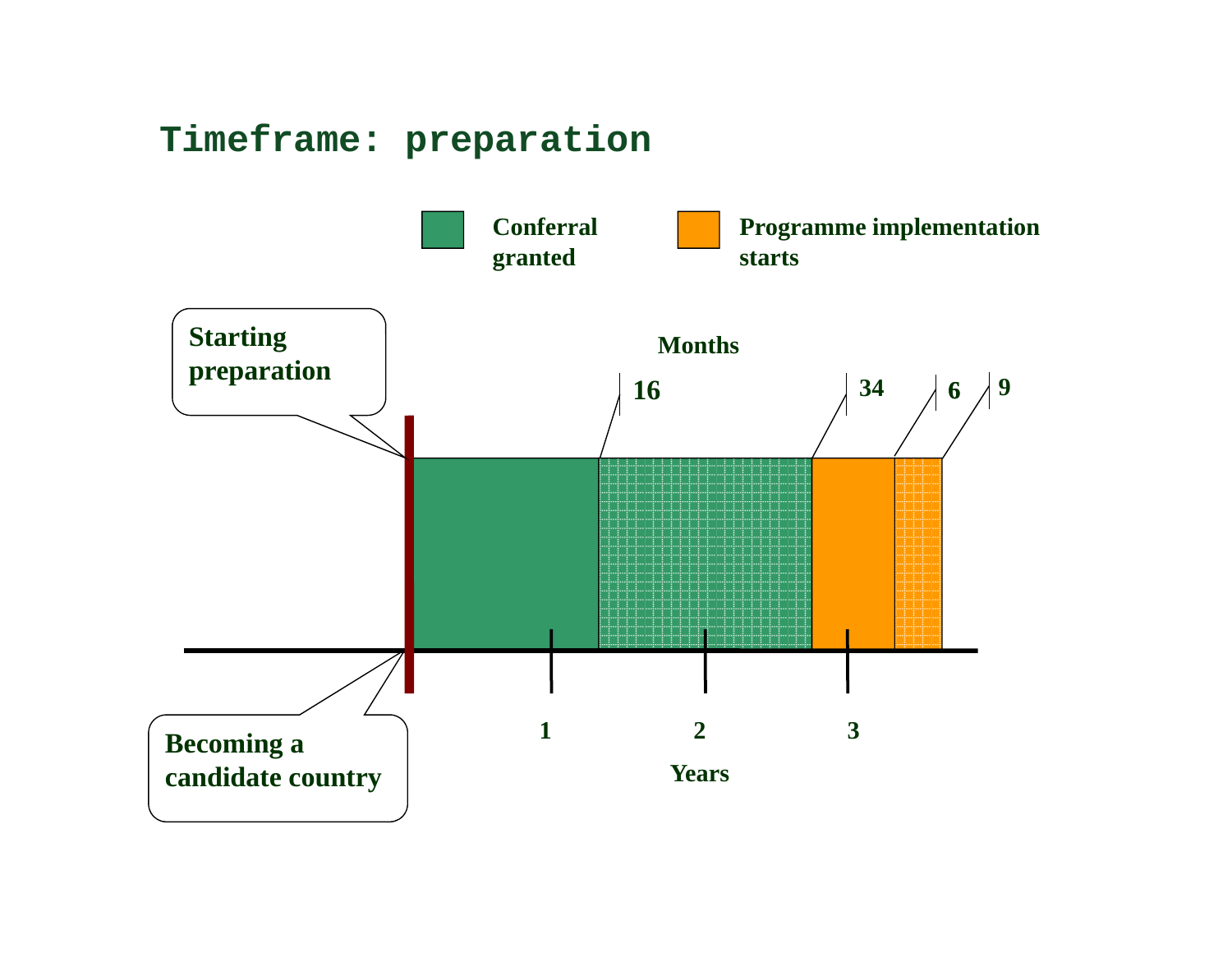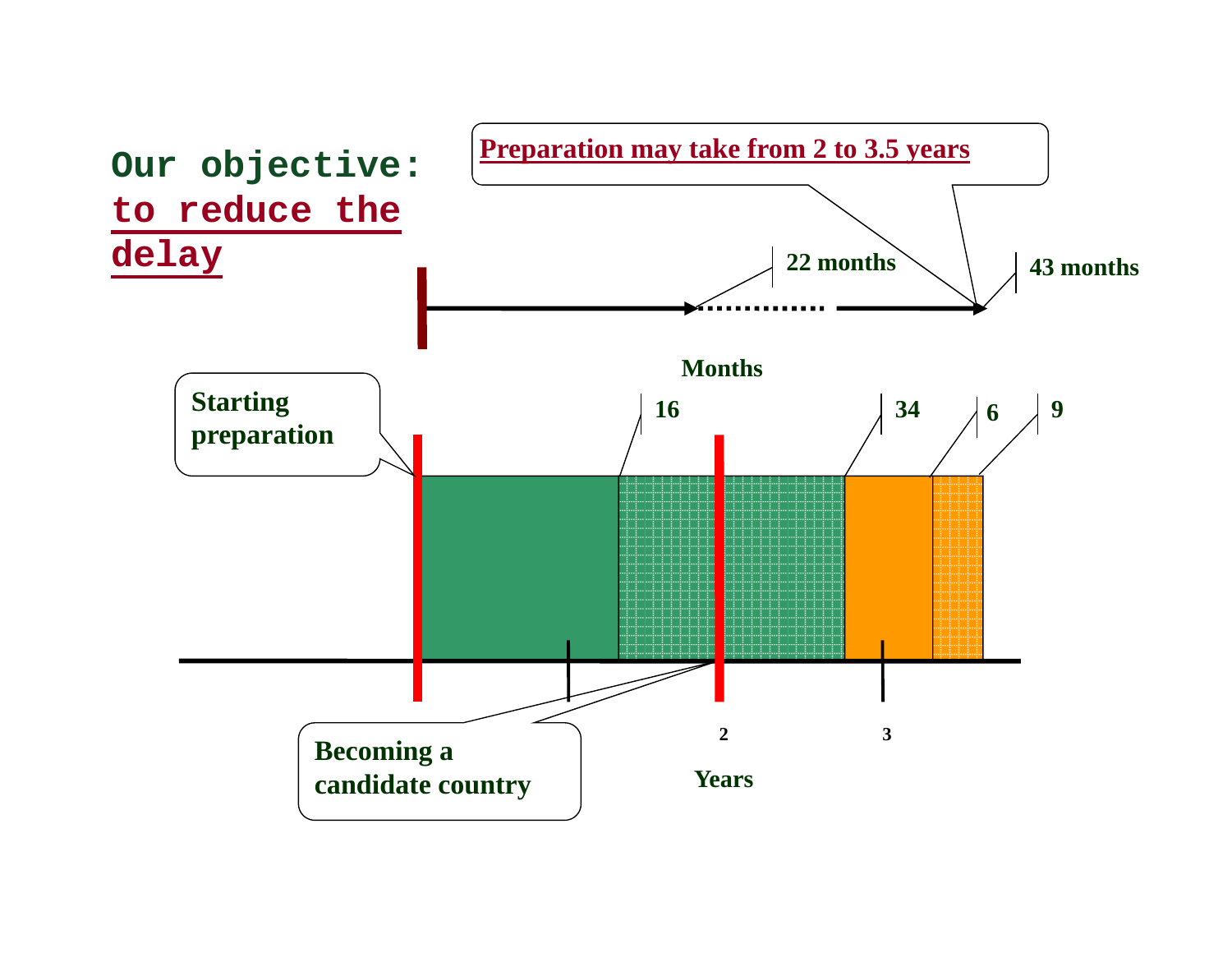



**European Commission Agriculture and Rural Development** 

#### **Pre-candidate period**

- **Establish legal basis**
- **B ild d i i t ti it Build administrative capacity for the future IPARD Agency and Managing Authority**
- **Establish farm register, land cadastre, rural census, stati i d di i istics and advisory services**
- **Make credits for farmers and rural business available**
- **Support the organisation of civil society partners**
- **Establish ongoing dialogue with us g gg**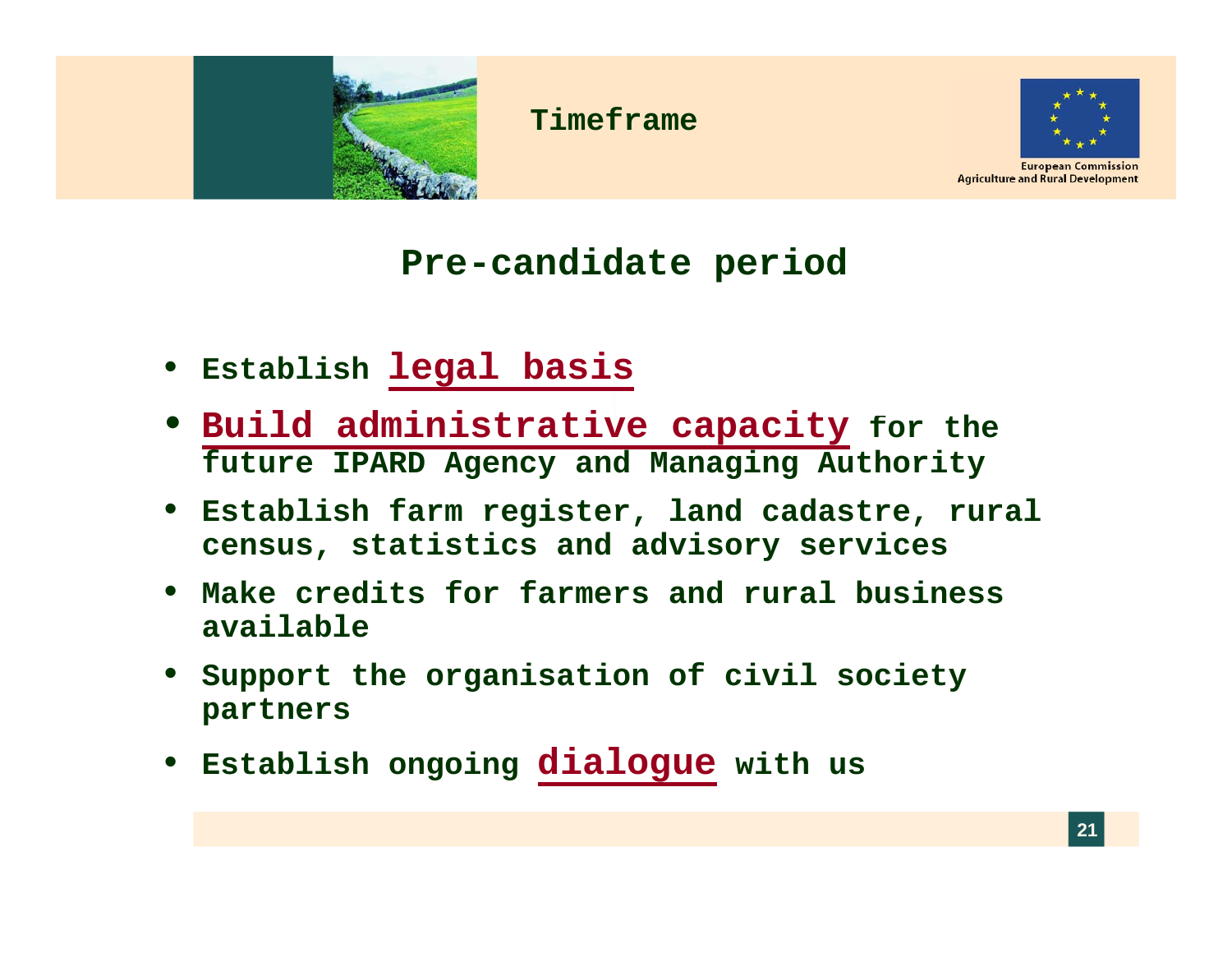



**European Commission Agriculture and Rural Development** 

#### **Pre-candidate period**

**Managing Authority / Programming**

- **To have a National Strategy**
- **Use Multi-annual Indicative Programming Document (MIPD)**
- **Id tif k i iti Identify key priorities / / measures / sectors**
- **Carry out sector analysis of sectors covered in the Programme**
- **Start elaborating IPARD programme**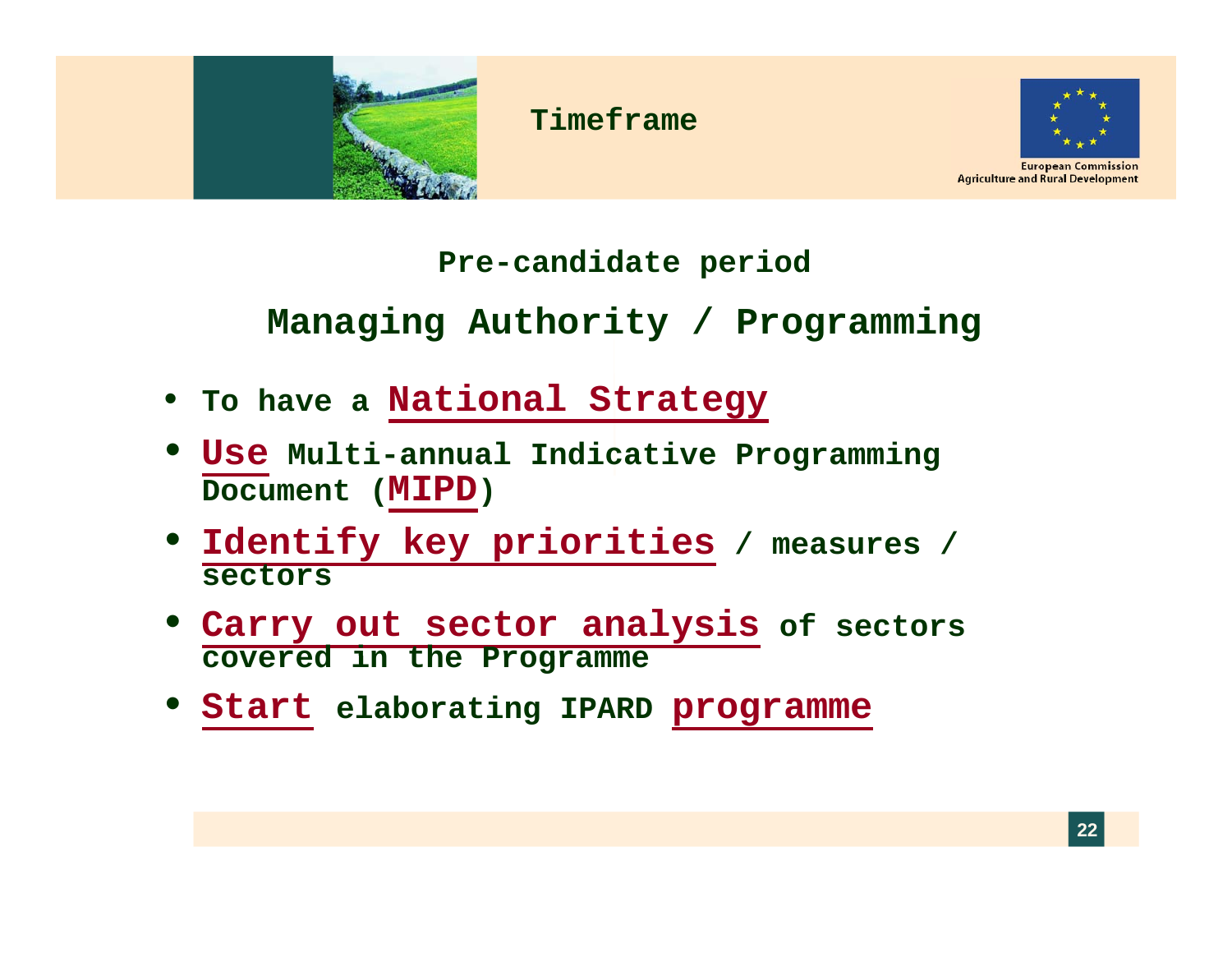



#### **Pre-candidate period**

**IPARD Agency / financial management**

- **To have a legal basis**
- **Identify existing structures**
- **Review the accreditation criteria in the Sectoral Agreement**
- **Determine to what extent the conditions for decentralised management are currently in place (gap assessment gap assessment)**
- **Start preparations – do the "gap plugging"**